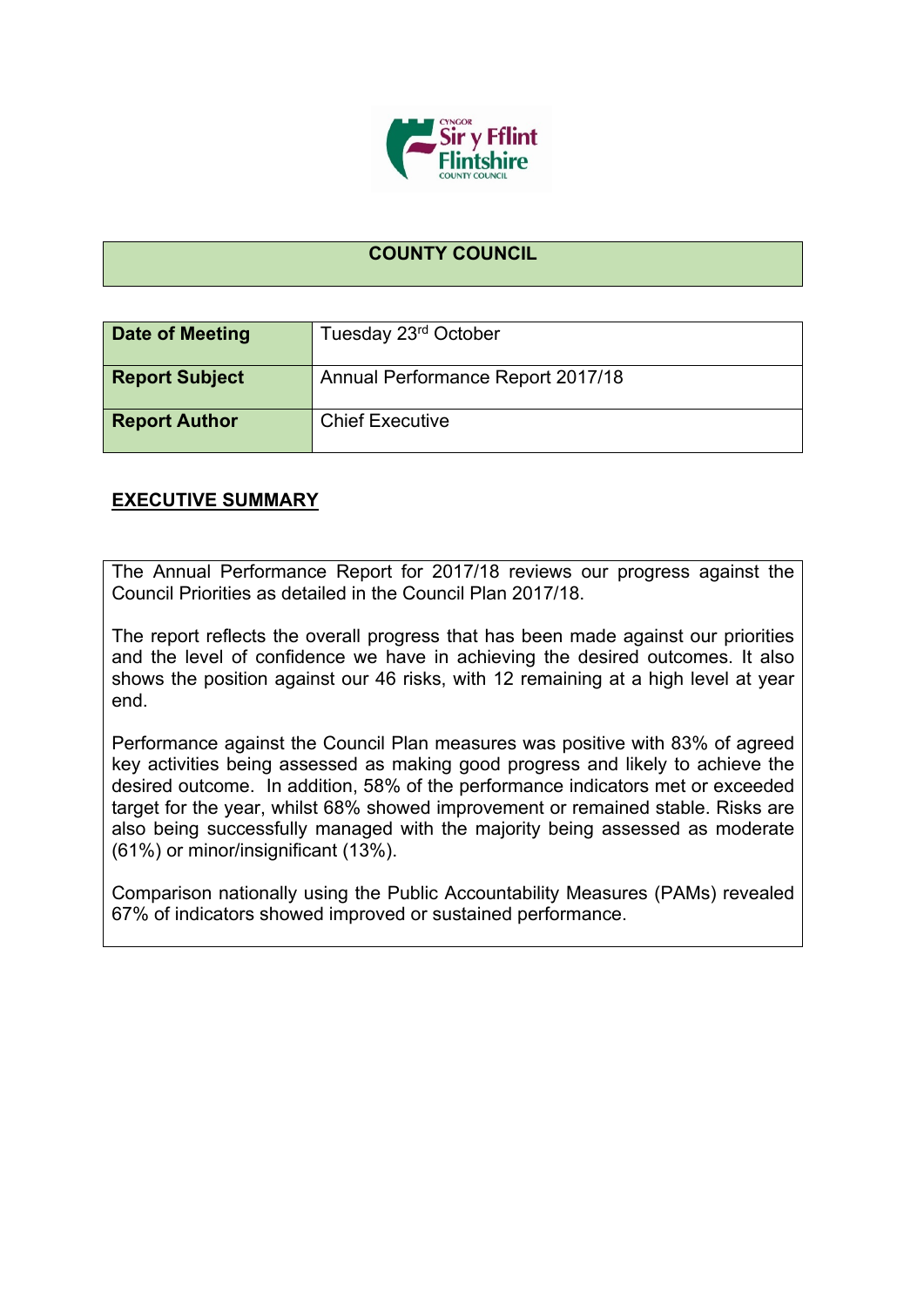## **RECOMMENDATIONS**

1 To adopt the 2017/18 Annual Performance Report for publication.

## **REPORT DETAILS**

| 1.00 | <b>EXPLAINING THE CONTENT OF THE REPORT</b>                                                                                                                                                                                                                                                                                                                                                              |
|------|----------------------------------------------------------------------------------------------------------------------------------------------------------------------------------------------------------------------------------------------------------------------------------------------------------------------------------------------------------------------------------------------------------|
| 1.01 | The Annual Performance Report (the Report) meets the statutory<br>requirement to publish an Improvement Plan as required by the Local<br>Government (Wales) Measure (2009) (the Measure). The report must be<br>published by 31 <sup>st</sup> October each year. The purpose of the report is to<br>account for the organisation's previous year's performance against its<br><b>Council Priorities.</b> |
| 1.02 | The requirements of the Measure are met through the "forward looking"<br>document; the Council Plan 2017/18. This sets out the vision and priorities<br>for the Council. The second statutory requirement of the Measure is met<br>by this Annual Performance Report, which reviews progress on<br>commitments made in the previous year.                                                                |
| 1.03 | The Annual Performance Report must be adopted by the full Council prior<br>to publication.                                                                                                                                                                                                                                                                                                               |
| 1.04 | The Annual Performance Report for 2017/18 reviews our progress against<br>the Council Priorities as detailed in the Council Plan 2017/18. This<br>assessment takes into consideration assessments of our performance for<br>each of the Improvement Priorities through:                                                                                                                                  |
|      | Progress against key actions and projects                                                                                                                                                                                                                                                                                                                                                                |
|      | Progress against identified risks and challenges<br>$\bullet$                                                                                                                                                                                                                                                                                                                                            |
|      | Performance indicator outturns (target and trend analysis)<br>$\bullet$                                                                                                                                                                                                                                                                                                                                  |
|      | Regulatory, audit and inspection activity                                                                                                                                                                                                                                                                                                                                                                |
| 1.05 | <b>Progress against Key Activities</b><br>Overall good progress has been made against the 2017/18 Council Plan<br>priorities and there is a high level of confidence in the achievement of<br>desired outcomes. The Report summaries progress against the key<br>activities supporting the priorities as follows:<br>Progress:                                                                           |
|      | We are making good progress in 83% (48).                                                                                                                                                                                                                                                                                                                                                                 |
|      | We are making satisfactory progress in 17% (10)<br>$\bullet$                                                                                                                                                                                                                                                                                                                                             |
|      | Outcome:                                                                                                                                                                                                                                                                                                                                                                                                 |
|      | We have a high level of confidence in the achievement of 74% (43).                                                                                                                                                                                                                                                                                                                                       |
|      | We have a medium level of confidence in the achievement of 26%<br>(15).                                                                                                                                                                                                                                                                                                                                  |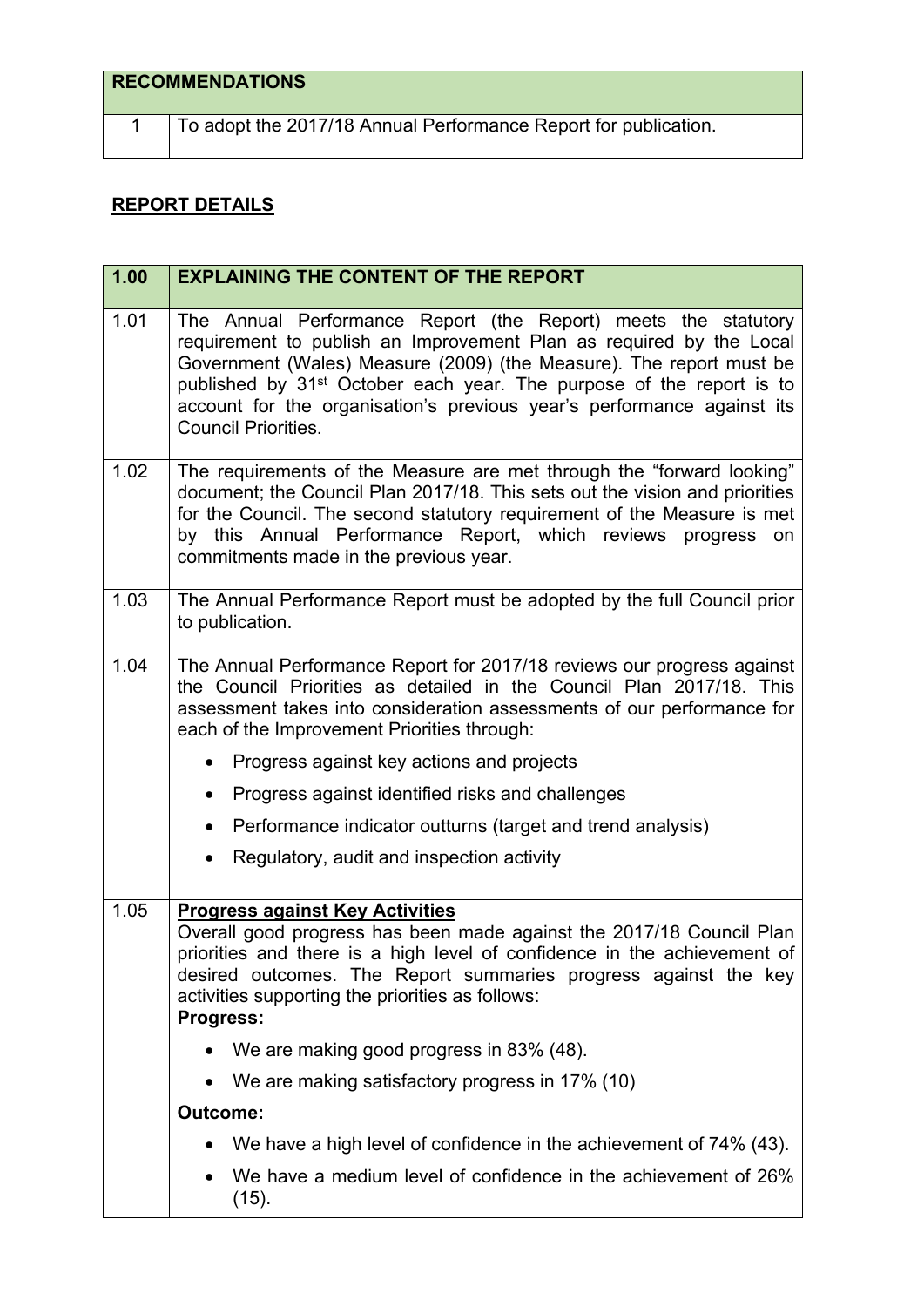| 1.06 | <b>Progress against Risks and Challenges</b><br>Good progress was made in managing our risks. Analysis of the year end<br>risk levels for the 46 strategic risks identified in the Council Plan is as<br>follows: |
|------|-------------------------------------------------------------------------------------------------------------------------------------------------------------------------------------------------------------------|
|      | $\bullet$ 69.6% (32) risks remained the same.                                                                                                                                                                     |
|      | • 21.7% (10) risks reduced in significance                                                                                                                                                                        |
|      | 8.7% (4) risks increased in significance                                                                                                                                                                          |
| 1.07 | <b>Performance Indicator Outturns</b><br>The Report summaries our performance against the Council Plan<br>measures and also nationally using the Public Accountability Measures<br>(PAMs).                        |
|      | <b>Council Plan Measures</b><br>Assessment of actual performance against target:                                                                                                                                  |
|      | • 58% (64) of performance measures achieved target or better.                                                                                                                                                     |
|      | 34% (37) of performance measures missed target within an<br>acceptable margin                                                                                                                                     |
|      | • 8% (9) of performance measures significantly missed target.                                                                                                                                                     |
|      | Analysis of trend was undertaken. This is a comparison of current year<br>performance with that of the previous year.                                                                                             |
|      | Where trend analysis could be undertaken: -                                                                                                                                                                       |
|      | 68% (55) of performance measures showed improved performance;                                                                                                                                                     |
|      | 23% (19) showed performance had downturned when compared<br>with the previous year; and                                                                                                                           |
|      | 9% (7) had maintained the same level of performance                                                                                                                                                               |
|      | <b>Public Accountability Measures</b><br>67% of these national measures maintained or improved performance<br>against 2016/17.<br>Our quartile profile over previous years is as follows:                         |
|      | Number of Pls by quarter by year<br>Duppermissinguarter <b>BLovermissinguarte</b><br>Billipper quanter<br>6<br>5<br>5<br>3<br>3<br>2<br>2<br>2<br>Ω<br>2015-16<br>2016-17<br>2017-18                              |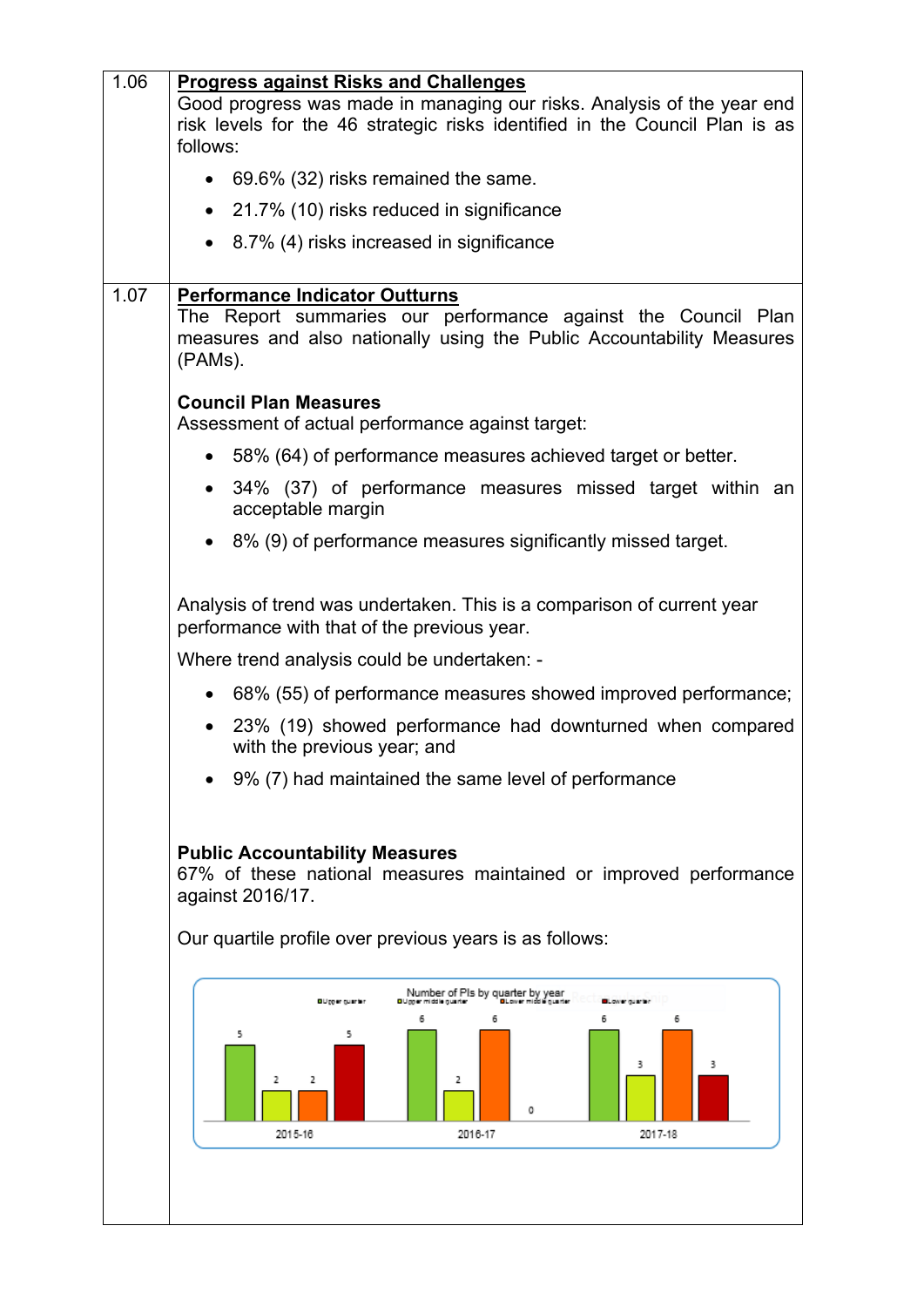| 1.08 | <b>Regulation, Audit and Inspection Activity</b><br>The Wales Audit Office publishes an Annual Improvement Report (AIR)<br>each year on behalf of the Auditor General for Wales. The AIR published<br>in September 2018 for Flintshire summarised the findings and<br>recommendations from the various reports that have been produced.<br>Overall the Auditor General concluded that:<br>"The Council is meeting its statutory requirements in relation to continuous<br>improvement." |
|------|-----------------------------------------------------------------------------------------------------------------------------------------------------------------------------------------------------------------------------------------------------------------------------------------------------------------------------------------------------------------------------------------------------------------------------------------------------------------------------------------|
| 1.09 | The statutory requirements of the Measure are<br>met<br>through<br>a<br>concentration on the Council's 'Improvement' Priorities.                                                                                                                                                                                                                                                                                                                                                        |
| 1.10 | The Report will be available via the Council's website. Paper copies can<br>be generated as required and the supporting documents which provide the<br>more detailed information will be available as 'hyperlinked' documents. A<br>graphical summary of the Report will be publicised electronically.                                                                                                                                                                                  |
| 2.00 | <b>RESOURCE IMPLICATIONS</b>                                                                                                                                                                                                                                                                                                                                                                                                                                                            |
| 2.01 | There are no specific resource implications within this report.                                                                                                                                                                                                                                                                                                                                                                                                                         |

| 3.00 | <b>CONSULTATIONS REQUIRED / CARRIED OUT</b>                                                                                                    |
|------|------------------------------------------------------------------------------------------------------------------------------------------------|
| 3.01 | The Annual Performance Report must be approved by the full Council<br>before publication.                                                      |
| 3.02 | Consultation is undertaken throughout the year by Cabinet and Overview<br>and Scrutiny Committees reviewing the quarterly performance reports. |
|      | A report on the full year's progress against the Council Plan 2017/18 was<br>presented to Cabinet in June 2018.                                |

| 4.00 | <b>RISK MANAGEMENT</b>                                                                                                        |
|------|-------------------------------------------------------------------------------------------------------------------------------|
| 4.01 | An assessment of the risks identified in the Council Plan for 2017/18 have<br>been made within the Annual Performance Report. |

| 5.00 | <b>APPENDICES</b>                                                                                                                                                                                                                                                                           |
|------|---------------------------------------------------------------------------------------------------------------------------------------------------------------------------------------------------------------------------------------------------------------------------------------------|
| 5.01 | Appendix A - Annual Performance Report 2017/18<br>Appendix B - Council Plan 2017/18 Risk Register<br>Appendix C - National Indicators Measures Data Table<br>Appendix D - Public Accountability Measures 2017/18<br>Appendix E - Flintshire County Council's Wellbeing Objectives alignment |
|      | to the national Well-Being Goals<br>Appendix F - Glossary of Terms                                                                                                                                                                                                                          |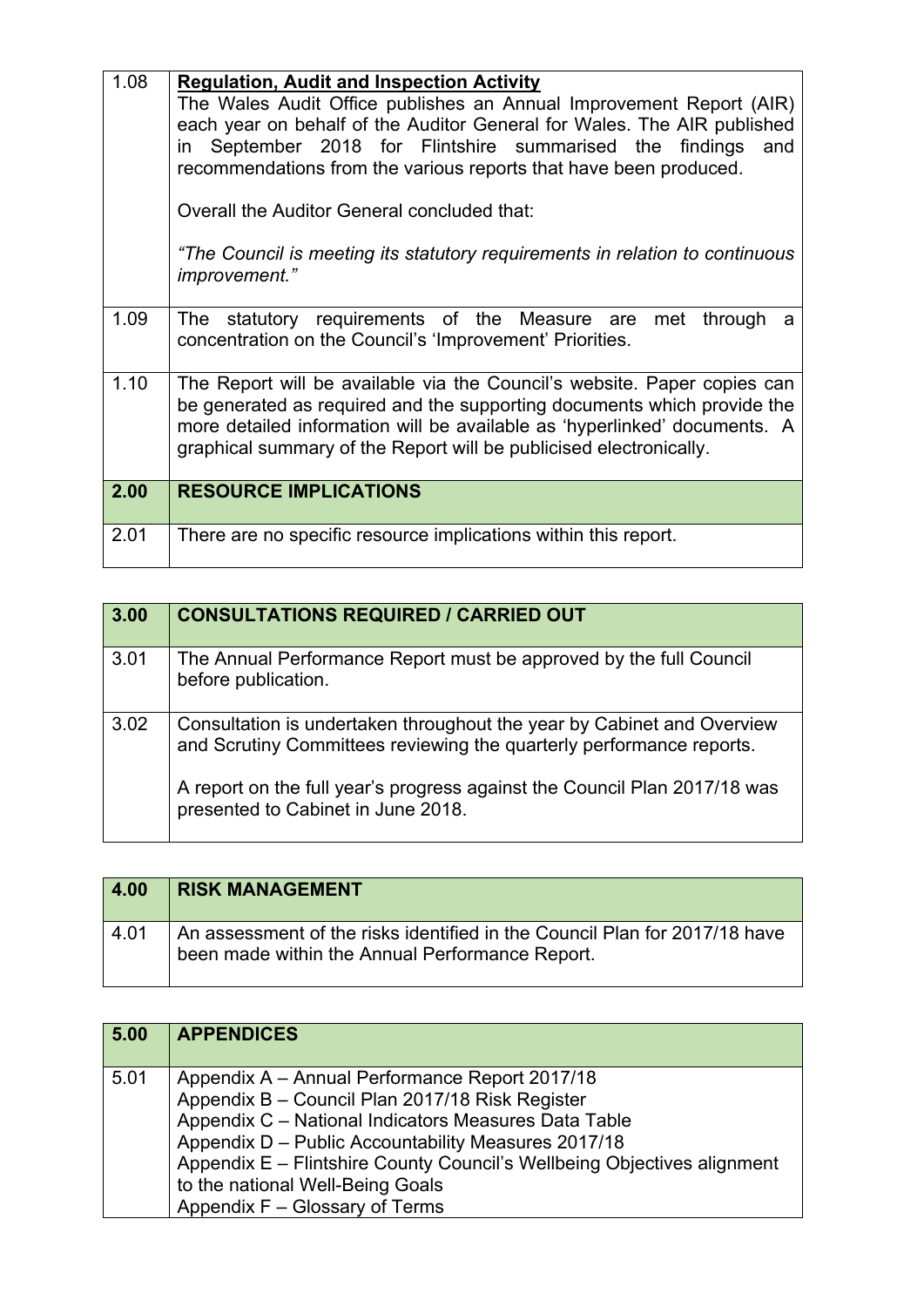| 6.00 | LIST OF ACCESSIBLE BACKGROUND DOCUMENTS                                                                                                      |
|------|----------------------------------------------------------------------------------------------------------------------------------------------|
| 6.01 | Council Plan 2017/18                                                                                                                         |
|      | <b>Contact Office: Corporate Business and Communications Team</b><br>Telephone: 01352 701457<br>E-mail: corporatebusiness @flintshire.gov.uk |

| 7.00 | <b>GLOSSARY OF TERMS</b>                                                                                                                                                                                                                                                                                                                         |
|------|--------------------------------------------------------------------------------------------------------------------------------------------------------------------------------------------------------------------------------------------------------------------------------------------------------------------------------------------------|
| 7.01 | Annual Performance Report: accounts for the organisation's previous<br>year's performance against its 'Improvement' priorities. It must be<br>published by 31st October each year.                                                                                                                                                               |
| 7.02 | Council Plan: the document which sets out the annual priorities of the<br>Council. It is a requirement of the Local Government (Wales) Measure<br>2009 to set Improvement Objectives and publish an Improvement Plan.                                                                                                                            |
| 7.03 | Local Government (Wales) Measure (2009): A measure of the National<br>Assembly for Wales to make provision about arrangements by local<br>authorities and other authorities in<br>Wales<br>to<br>secure continuous<br>improvement in the exercise of their functions; to make provision for<br>community strategies; and for connected purposes. |
| 7.04 | Public Accountability Measures (PAMs): a set of national "outcome<br>focussed" performance indicators that reflect those aspects of local<br>authority work which local authorities agree are considered to be important<br>in terms of public accountability, e.g. recycling, educational attainment, etc.                                      |
| 7.05 | <b>Performance Indicator (PI):</b> a type of performance measurement used to<br>evaluate the success of an organisation or of a particular activity in which it<br>engages.                                                                                                                                                                      |
| 7.06 | PI Outturn: the actual performance achieved for a performance indicator.                                                                                                                                                                                                                                                                         |
| 7.07 | PI Target Analysis: comparison of actual performance compared with the<br>target.                                                                                                                                                                                                                                                                |
| 7.08 | PI Trend Analysis: comparison of actual performance for the year with<br>the previous year(s) performance.                                                                                                                                                                                                                                       |
| 7.09 | Council Plan Measures: the performance indicators or milestones used<br>to evaluate the success of activities in the Council Plan.                                                                                                                                                                                                               |
| 7.10 | <b>Wales Audit Office (WAO):</b> works to support the Auditor General as the<br>public sector watchdog for Wales. They aim to ensure that the people of<br>Wales know whether public money is being managed wisely and that<br>public bodies in Wales understand how to improve outcomes.                                                        |
| 7.11 | Audit General for Wales: Appointed by the Queen and independent of<br>government the Auditor General for Wales is the statutory external auditor<br>of most of the Welsh public sector.                                                                                                                                                          |